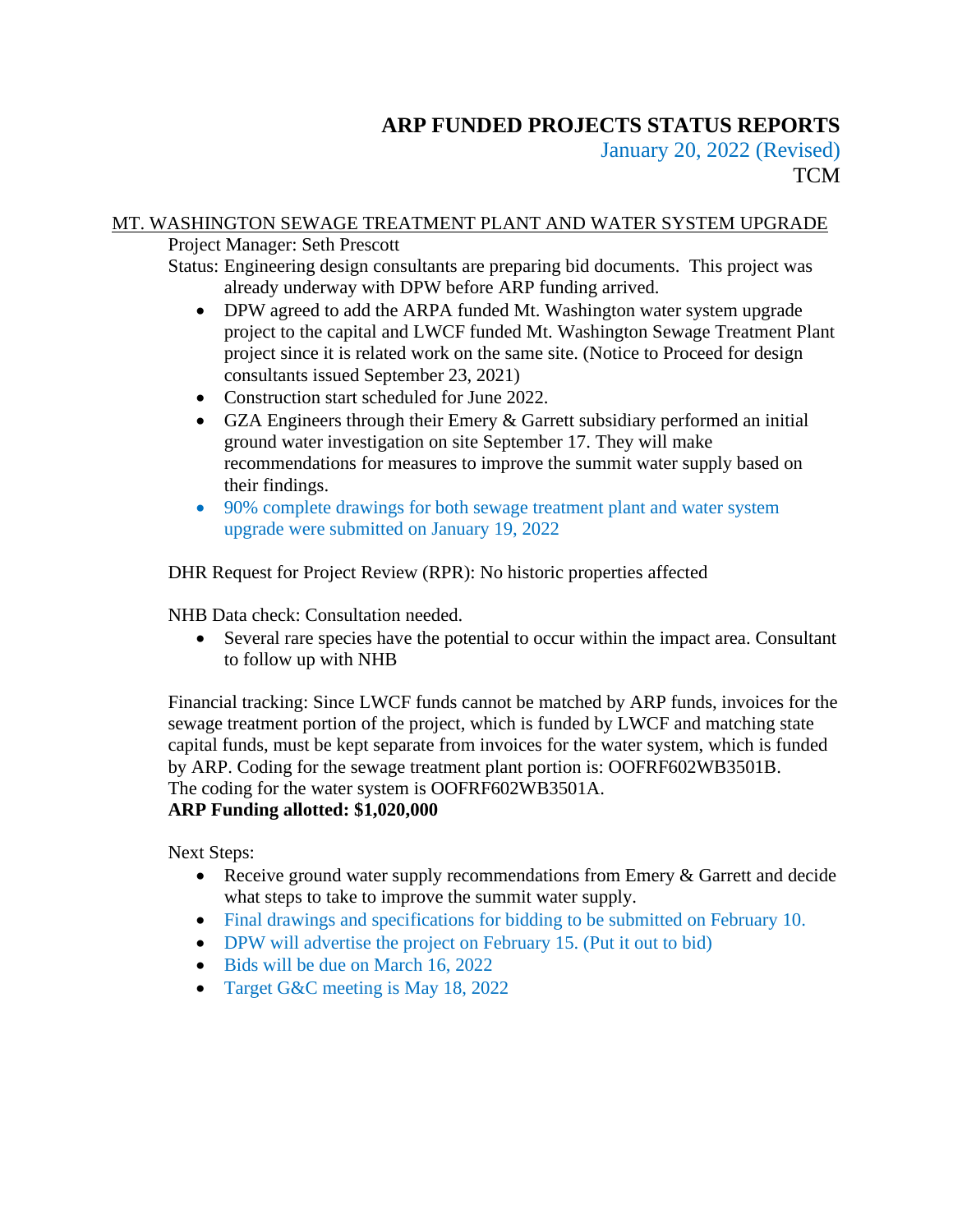#### MT.WASHINGTON SHERMAN ADAMS BUILDING IMPROVEMENTS

#### Project Manager: Tom Mansfield

Status: Decision was made to delay the start of this project until 2022 so as to avoid conflicts with the implementation of the sewage treatment and water systems upgrade project.

G&C target meeting: January 2023

DHR RPR: No historic properties affected

NHB data check: additional information requested

Financial tracking: Coding: OOFRF602PH3501B **ARP funding allotted: \$1,475,000**

Next Steps: In house production of bid documents in 2022.

#### CANNON MT. STATION SEWAGE PIPELINE

Project Manager: Seth Prescott and Ed Mussey

Status: This project needs an engineering design consultant to move forward

- Underwood Engineers Inc (through DPW) did feasibility studies in 2018
- DPW does not have enough fee in this biennium with Underwood to issue a design contract with them to continue work on this project.
- DPW suggests DNCR retain Underwood through an independent consultant selection process.
- Decision at the September 30 POP meeting to contract with Underwood Engineers on a sole-source basis.
- Fee proposal requested from Underwood Engineers on October 4, 2021
- Decided not to apply for DES funds through the Clean Water SRF Act, which is supported by ARPA funds. We will use ARPA funds allotted for the state parks.

G&C target meeting May 2023

DHR RPR: No historic properties affected

NHB Data check: Potential Impact. Needs precise site plan of the route of the proposed pipeline.

Financial Tracking: OOFRF602WB3501C **ARP funding allotted: \$1,200,000. Current cost estimates are in the \$3 million range. ARP funding for other projects may have to be diverted to cover this project.**

DPW: Work Request Form submitted August 2. Roger Dionne assigned as Project administrator.

Next Steps: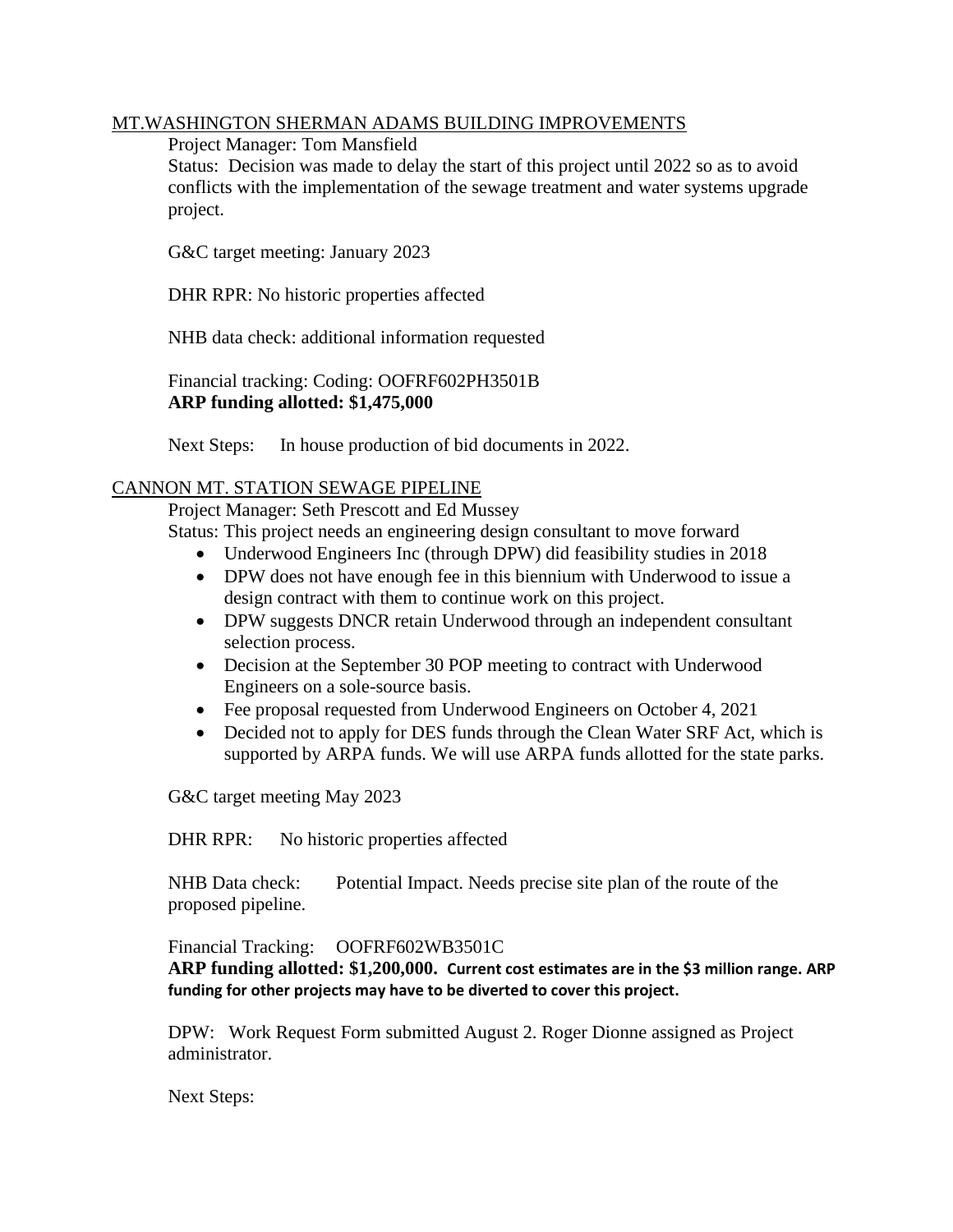- Underwood Engineers will deliver their proposal for designing the project on January 20, 2022.
- Negotiate a contract with Underwood Engineers to design the pipeline.
- Prepare documents for G&C approval.

### PARK UTILITY UPGRADES

Project Manager: Ed Mussey

Status: Progress pending DPW assignment of engineering design consultants scheduled for February 2022.

• Site visit to Jericho with consultants for campgrounds expansion project on Dec.2 included consideration of location of RV dump station at Jericho. Location of dump station will be contingent on plans for expanding the campground at Jericho. Planning for Jericho expansion will be on going throughout the winter.

#### G&C target meeting: January 2023

#### DHR RPR:

- Greenfield: archaeologically sensitive. Needs phase 1 A survey
- Ellacoya: No historic properties affected
- Jericho: No historic properties affected

NHB Data check: No known records at the three sites

Financial Tracking:

| $\bullet$ Greenfield: | OOFRF602WB3501D | \$270,000 |
|-----------------------|-----------------|-----------|
| $\bullet$ Ellacoya:   | OOFRF602WB3501G | \$475,000 |
| $\bullet$ Jericho:    | OOFRF602WB3501E | \$85,000  |

DPW: Scott Carri assigned to be DPW contract administrator. Project kick-off meeting held on October 25

Next steps:

- Work with DPW to get agreements with engineering design consultants
- Issue RFB for a Phase 1A survey at Greenfield once the underground water piping has been laid out.
- Schematic design for additional RV campsites at Ellacoya RV park
- Compilation of information about recent repairs to Greenfield water system

#### FIRE TOWER REPAIRS

Project Manager: Patrick Hackley Status:

> • Contract signed with Public Archaeology Lab (PAL) for Individual Inventory Forms for 15 tower sites and one Historic Property Management Plan for all sites. Contract amount is \$39,765. Contract approved by G&C on January 12, 2022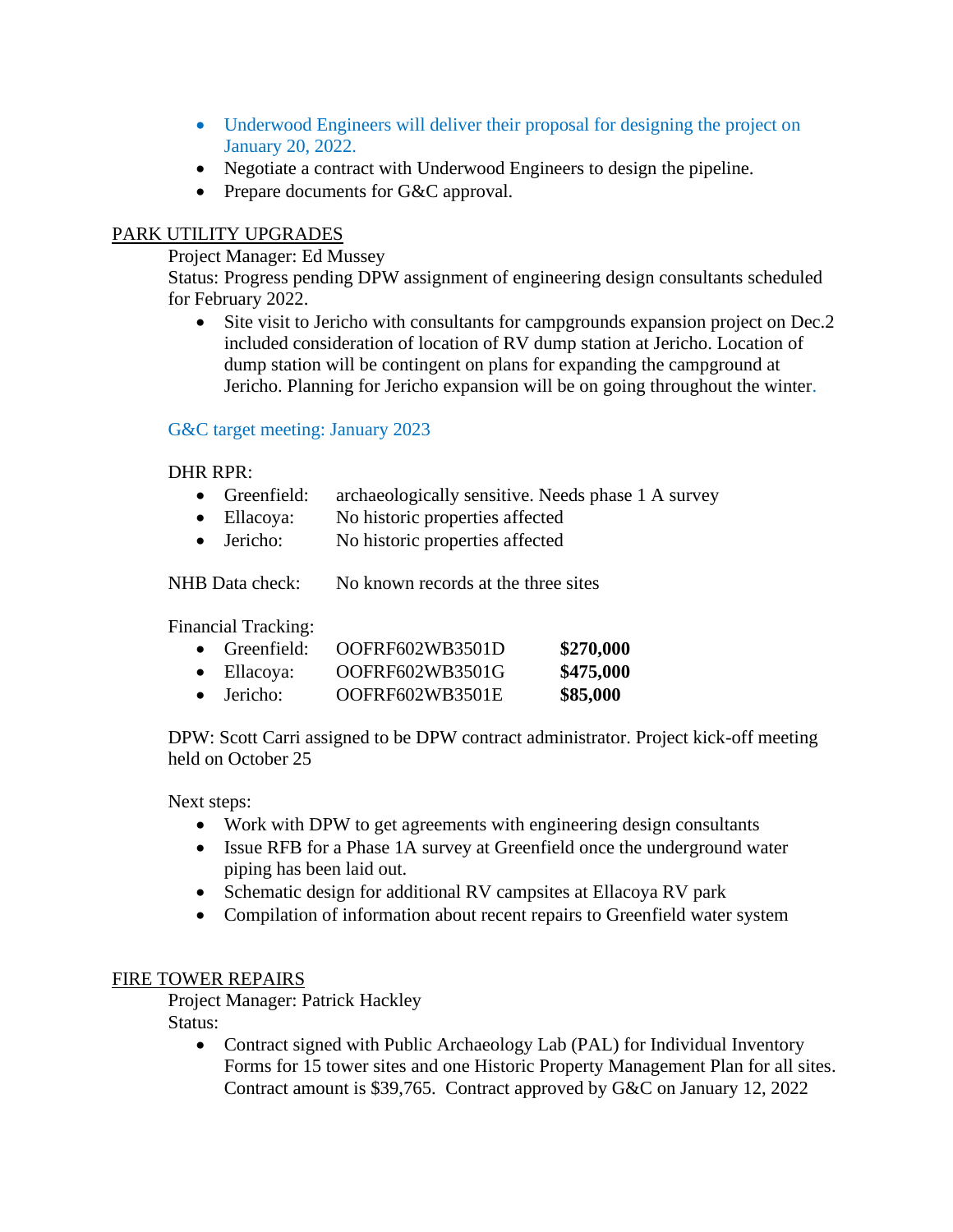- Proposal from Alba Architects for design services for both tower cab replacements and warden's cabins renovation was accepted on January 4. The amount of the contract is \$95,650. Notice to Proceed was issued by DPW on Jan.7, 2022.
- Schedule calls for construction of cab replacements and cabin restorations to begin in 2023.

G&C Target Meeting: February 2023

DHR RPR: Need a phase 1 A survey of all the fire tower sites. PAL will complete Individual Inventory Forms and Historic Property Management Plan by November 30, 2022.

NHB Data check:

- No known records at Pitcher, Federal Hill, Green Mountain and Milan.
- Reviewed with no impacts expected: Belknap.
- Rare species have the potential to occur: Cardigan and Mt. Prospect.

Financial tracking: OOFRF602PH3501O **ARP funding allotted: \$2,373,000**

DPW: Caitlyn Stubbs assigned to be DPW project administrator. Kick off meeting with DPW-assigned design consultant, Alba Architects, held on October 27.

Next Steps:

• Alba Architects will visit 7 sites to survey and assess watchman's cabins: Belknap, Cardigan, Federal Hill, Green Mountain, Magalloway, Milan, and Prospect Mountain. Site visits will begin in the spring of 2022.

#### COLEMAN LODGES MAIN BUILDING RENOVATION

Project Manager: Scott Coruth Status:

- Project kick-off meeting with DPW and design consultant, Alba Architects, was held on November 2
- Alba Architects fee proposal of \$88,291 has been accepted through DPW
- Alba Architects visited Coleman Estates to inspect and document the Main Building on January 12.

G&C Target date: June 15, 2022

DHR RPR: Submitted July 30, 2021. No historic properties affected but a Phase 1A investigation may be necessary once the generator location is determined.

NHB Data check: No impact

Financial Tracking: OOFRF602PH3501M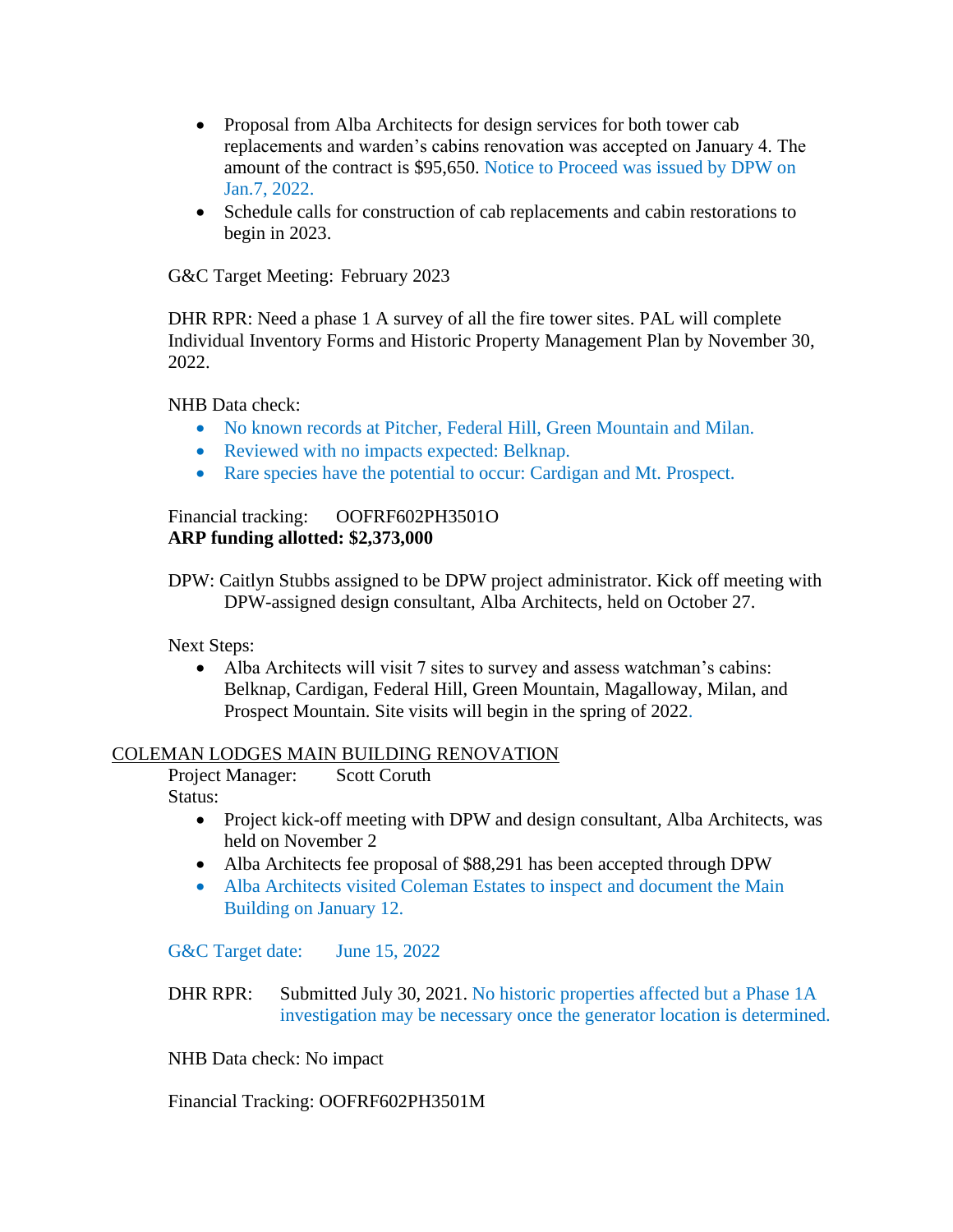### **ARP funding allotted: \$800,000**

DPW

- DPW has assigned James Hagget as project administrator
- DPW assigned design consultant, Alba Architects to the project on October 27.

Next Steps:

• Alba Architects will proceed with pre-design studies of the building and site.

## FORT STARK GENERAL IMPROVEMENTS

Project Manager: Andrew Cushing

Status:

- Design concept for parking lot has been done and one option for new toilet building is drawn up at conceptual design level
- Andrew Cushing met with Newcastle selectmen on Aug. 16 to introduce the project and receive public comment.
- DHR has expressed concern about the proposed demolition of the HECP building
- Site meeting with VHB Engineers on October 15 to consider feasibility of installing a new septic system
- We have accepted a proposal from VHB Engineers in the amount of \$10,770 for a septic system feasibility study and schematic design for improved parking and vehicular access to the site. The date on the proposal is November 15, 2021.

G&C Target Meeting: (For septic system and parking lot improvements) October 2022.

DHR RPR Not submitted yet

NHB Data check: Potential impacts. Additional consultation is needed.

### Financial Tracking: OOFRF602PH3501D **ARP funding allotted: \$615,000**

DPW

- Roger Dionne assigned as DPW project Administrator
- VHB Engineers assigned by DPW for septic system feasibility and design

Next steps:

- RFP for historic preservation consultants to advise on consideration of HECP Building.
- In-house crew to replace roofing and exterior trim on the Oil Storage Building. (This work is deferred until spring of 2022.)
- VHB to dig test pits on site to assess potential septic system locations on Jan. 27.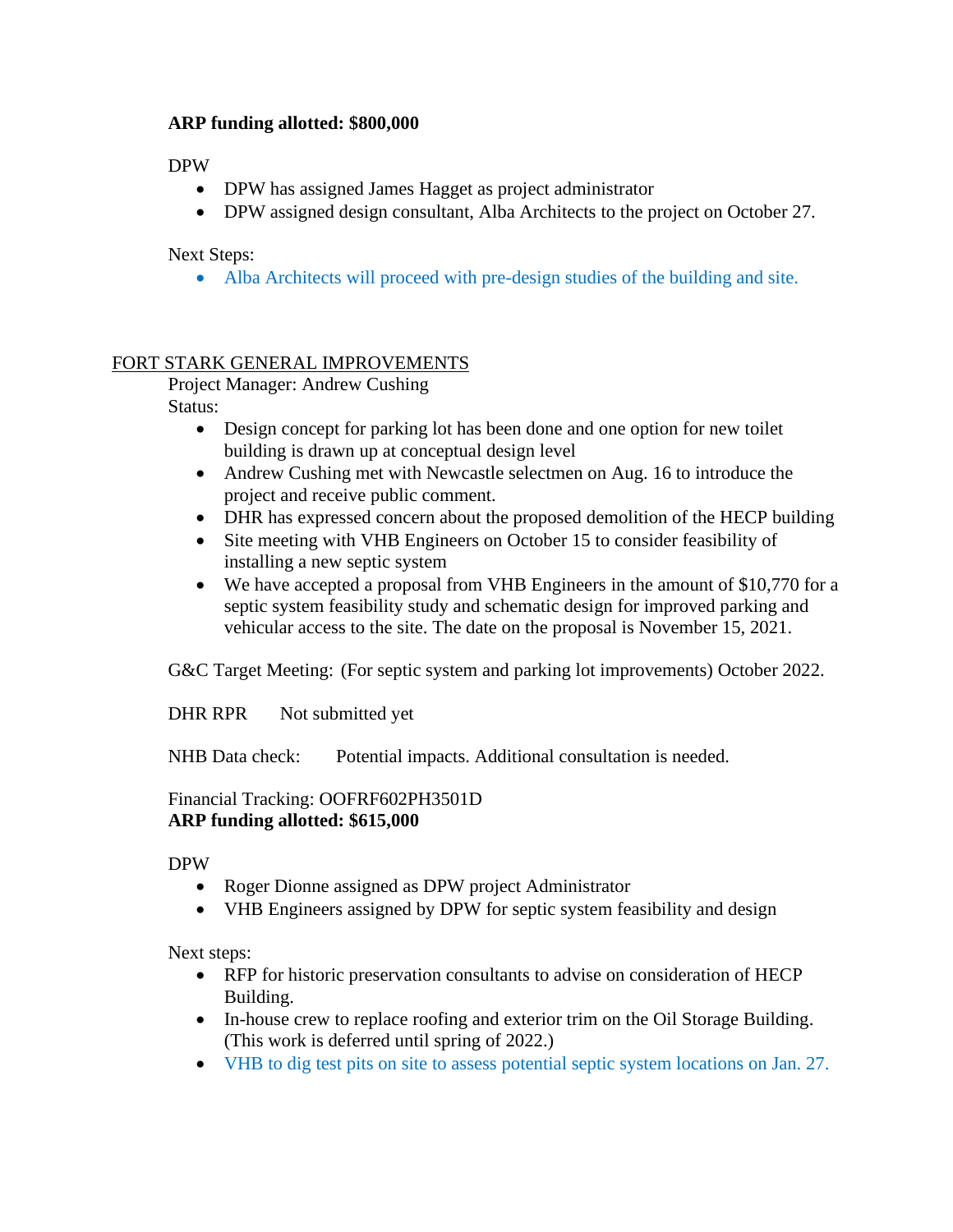#### ROOFING AND REPAIRS

Project Manager: Ed Mussey

Status:

- A menu of 22 potential Roofing and Repair projects has been prepared and reviewed by the Project Oversight Panel.
- Cannon Mountain Station Roof Replacement will be done under this category. Bid opening was held on Nov. 18. The low bidder is Solid Roots Construction with a price of \$349,900. Contract will go to G&C on January 26, 2022. Construction is scheduled.to start in May of 2022 and complete in August of 2022.
- State Forest Nursery irrigation system upgrade will move forward under this category. A Request for Proposals (RFP) from irrigation system contractors was issued on December 10. Proposals are due on January 25. G&C target meeting April 20, 2022. Construction is scheduled to start in September of 2022.

DHR RPR Separate requests will be required for each project.

- Nursery irrigation system project submitted. No historic properties affected
- Cannon Mt. Station roof: No historic properties affected.

NHB Data check: Separate checks will be required for each site.

- Nursery irrigation system submitted. No impact.
- Cannon Mt. Station roof: more information requested. To be provided when contractor is on board.

Financial Tracking: OOFRF602PH3501A

• Will further coding be needed to identify each site where work is done?

# **ARP funding allotted: \$1,550,000**

Next Steps:

- In-house design of new pump house for the nursery irrigation project. New pump house is planned to be constructed by the DD&M crew.
- Assemble information for NHB for the Cannon Mt. station roof project.
- Consider additional projects to be undertaken under "Roofing and Repairs" Projects proposed for consideration include: Umbagog site improvements, Bear Brook fuel depot upgrade, and Nursery seedling cooler building construction.

# FRANCONIA NOTCH HIGHWAY SIGNS

Project Manager: Johanna Lyons, and Tom Mansfield

Status: Condition assessment of existing highway signs complete

- Request for Proposals (RFP) is being drafted
- Meeting with DOT on December 7 to explain proposed scope of work and request approval for work adjacent to the Franconia Notch Parkway. DOT will also consider whether the changeable message signs could be integrated into their lighted message board system.

G&C Target Meeting: June 15, 2022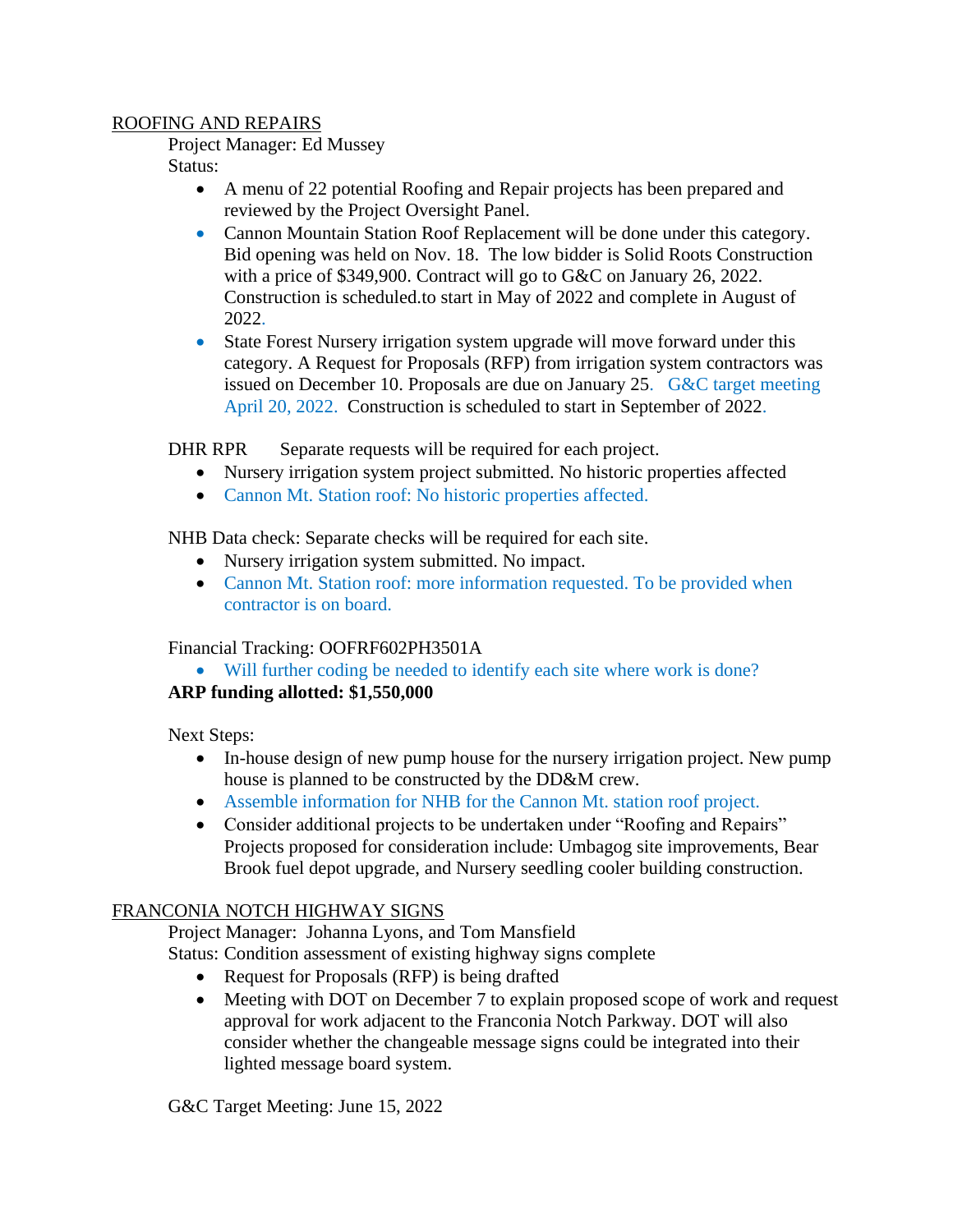DHR RPR: No adverse effect

NHB Data check: No impact

Financial tracking: OOFRF602PH3501C **ARP funding allotted: \$100,000**

Next steps

- Decide whether to include lighted message boards to be installed on the two stone bases originally used for a "matrix changeable message signs." Bill Lambert will consult with the Transportation System Management and Operations bureau regarding feasibility of using the existing bases.
- Meet with DOT (District One, Jason Aldrich) on site to get feed back on proposed location of new signs at Governor Gallen Wayside, Artists Bluff / Bald Knob Trailhead and Lafayette Place on January 27
- Compile RFB package and back-up documents. Determine whether the RFB can be issued by the State Purchasing Office or whether we should bid it in-house as a service contract. In either case, the contract will have to go to G&C for approval.

### RAGGED NECK UPGRADES

Project Manager: Scott Coruth

Status:

- Decided to use these funds for an interior renovation of the existing toilet building
- Bid documents issued on October 18.
- Pre-bid meeting on site on November 3, 2021
- Bids due on November 16
- Solid Roots Construction was the low bidder at \$142,500
- Construction scheduled for February through June of 2022.

G&C Target Meeting: January 26, 2022

DHR RPR Submitted Aug. 18. No historic properties affected

NHB Data check: No impact

#### Financial Tracking: OOFRF602PH3501E **ARP funding allotted: \$250,000**

Next steps:

• Contract approval is on the agenda of the G&C meeting scheduled for January 26.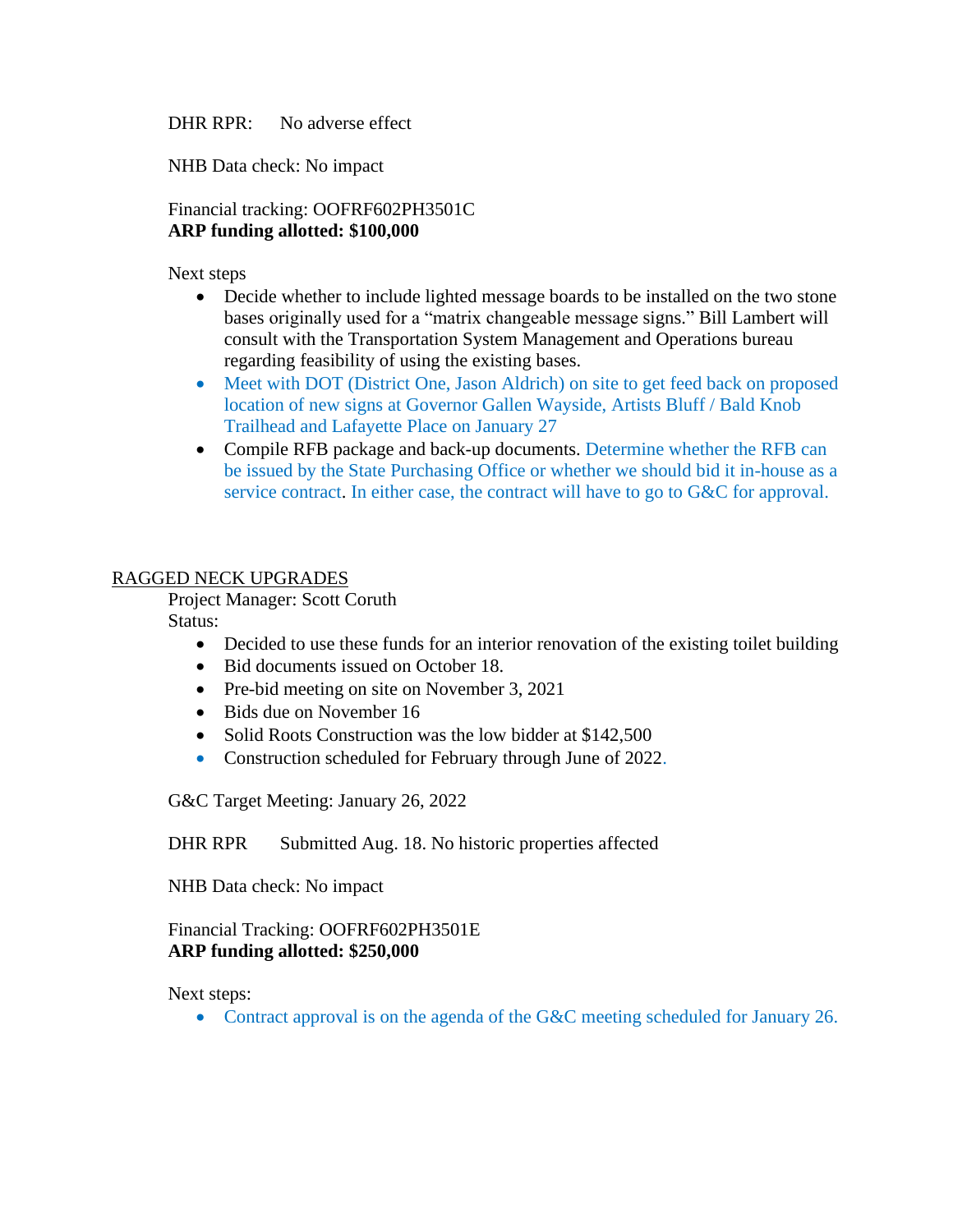### HAMPTON RV PARK ELECTRICAL UPGRADE

Project manager: Jeff Letendre (DD&M electrician) Status:

- Construction of this project by the DD&M crew is underway. Installation of new pre-cast concrete pedestal bases and underground conduit is complete.
- Contract with Unitil for service upgrade from 400 amps to 800 amps, three phase was approved by G&C at the December 22 meeting. Contract amount is \$58,010.98.
- Building permit issued by SFMO on September 27, 202
- Pedestal delivery has been delayed due to supply chain issues. They are currently scheduled to be shipped on April 27. We would receive them in the first week in May. This means that the RV park cannot be opened before Memorial Day.
- Electrical conductors (copper wire) were ordered on Jan.4. Price will be approximately \$115,000 depending on copper prices the day the order is accepted. Conductors have been received and installed in the underground conduits.

DHR RPR No historic properties affected

NHB Data check: No impact.

Financial tracking: OOFRF602PH3501F **ARP funding allotted: \$347,000**

Next Steps:

- Electrical service upgrade by Unitil is scheduled. Contract completion date is Feb. 18
- Installation of electrical panels and switch gear by the DD&M electrician.
- Define the scope of work in preparation for issuing a separate contract for landscape improvements. The loop road around the park and the gravel pads at each RV site need to be re-established after the disturbance of excavating for the new conduits.

### CAMPGROUND EXPANSION PROJECTS FEASIBILITY STUDIES

Project manager: Tom Mansfield and Johanna Lyons Status:

- Agreement on fee proposal for the phase one feasibility study was reached with SE Group in the amount of \$496,959.
- Contract with SE Group was approved by G&C on November 10, 2021
- Project kick-off meeting with consultant team was held on November 12
- Initial site visits for the consultant team have been conducted: Northern parks (Jericho, Mollidgewock and Crawford) on December 1 and 2. Southern parks (Pawtuckaway, Bear Hill, and Catamount Pond) on December 14 and 15.

DHR RPR: not submitted yet. (To be done by consultants)

NHB Data check: